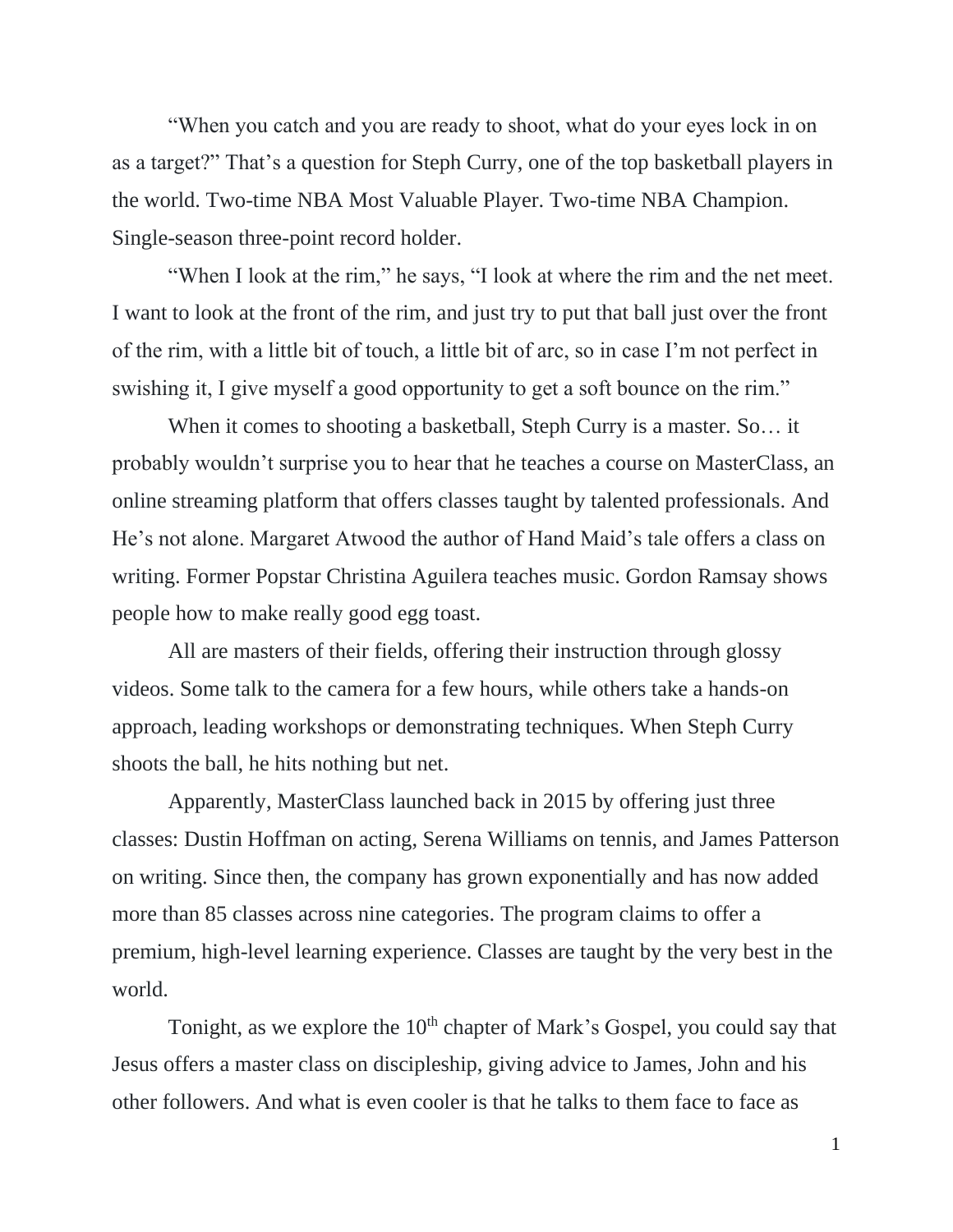they are traveling down a road, rather than through a glossy video on a computer or television screen.

When we first met James and John, they were fishing with their father Zebedee and were the first two Disciples to be called by Jesus at the beginning of his ministry. The Lord even gave them the nickname the "Sons of Thunder," so it probably isn't all that surprising to hear that the two brothers, in wanting to be the best, approach Jesus and say, "Teacher, we want you to do for us whatever we ask of you." They want to be helped by Jesus, like students desiring to learn how to serve like Serena Williams, act as well as Dustin, or hold a note like Christina.

"What is it you want me to do for you?" asks Jesus. Apparently, it's not clear if they want a lecture, a workshop, or a demonstration. So, they say answer him: "Grant us to sit, one at your right hand and one at your left, in your glory." These two brothers want to be seen as the very greatest of disciples, with places of honor at the right and left hands of Jesus in the kingdom of God. They are like the target customers of the MasterClass video series, people known as CATS: "curious, aspiring 30-somethings." Yes, James and John are CATS.

But Jesus shakes his head and says to them, "You do not know what you are asking." He knows that you don't rise to the top by simply asking for recognition, or by watching an online video taught by a master. It takes more than a class to shoot a basketball like Steph Curry. "Are you able to drink the cup that I drink," asks Jesus, "or be baptized with the baptism that I am baptized with?"

According to New Testament professor Pheme Perkins, "they are being asked if they can accept the same kind of suffering that Jesus now faces." Both "baptism" and "cup" are metaphors for suffering, not for worldly success. Jesus is asking if they are able to join him on the path to the cross, and they reply, "We are able."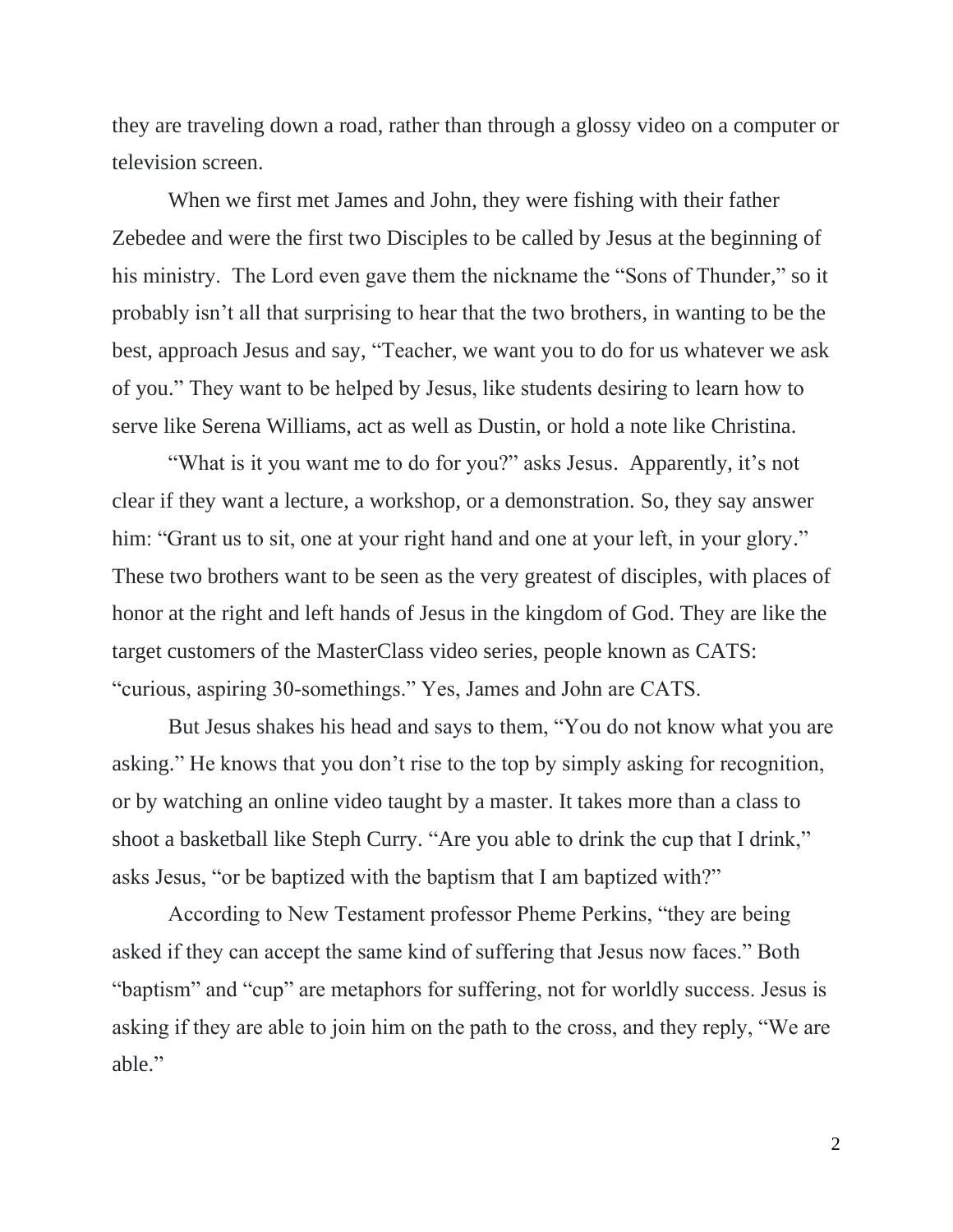Now, while we may admire the enthusiasm of James and John, their quick and confident response sounds quite naïve. Do they really think they will rise to the level of Jesus, like a MasterClass student expecting to be able to write like James Patterson? Jesus then speaks the raw truth to them: "The cup that I drink you will drink; and with the baptism with which I am baptized, you will be baptized." Sure enough, James will be killed in Jerusalem by Herod Agrippa, while John will suffer but survive as witnessed in the book of Revelation.

Then Jesus says to them, in reference to their original request, "to sit at my right hand or at my left is not mine to grant, but it is for those for whom it has been prepared." He cannot guarantee that they will rise to the top, any more than Steph Curry can predict the next MVP in Basketball. And when the other 10 disciples hear this, they begin to be angry with James and John.

At this point, Jesus offers the clearest guidance in his master class on discipleship, beginning with an explanation of how the rulers of the Gentiles are often tyrants: "You know that among the Gentiles those whom they recognize as their rulers lord it over them, and their great ones are tyrants over them." Then he invites them into a workshop in which they have to roll up their sleeves and work as a servant: "But it is not so among you; whoever wishes to become great among you must be your servant, and whoever wishes to be first among you must be slave of all."

Finally, he ends with a demonstration, focused on himself: "For the Son of Man came not to be served but to serve, and to give his life as a ransom for many." In a way you might say that in Scripture we witness Jesus offering his followers Talks, Workshops, and Demonstrations, which are the three elements of his master class on discipleship. In fact, if Jesus were making instructional videos today, he would probably *talk* about how many leaders today still fight for dominance and power and act like tyrants when doing so. Jesus might also talk about servant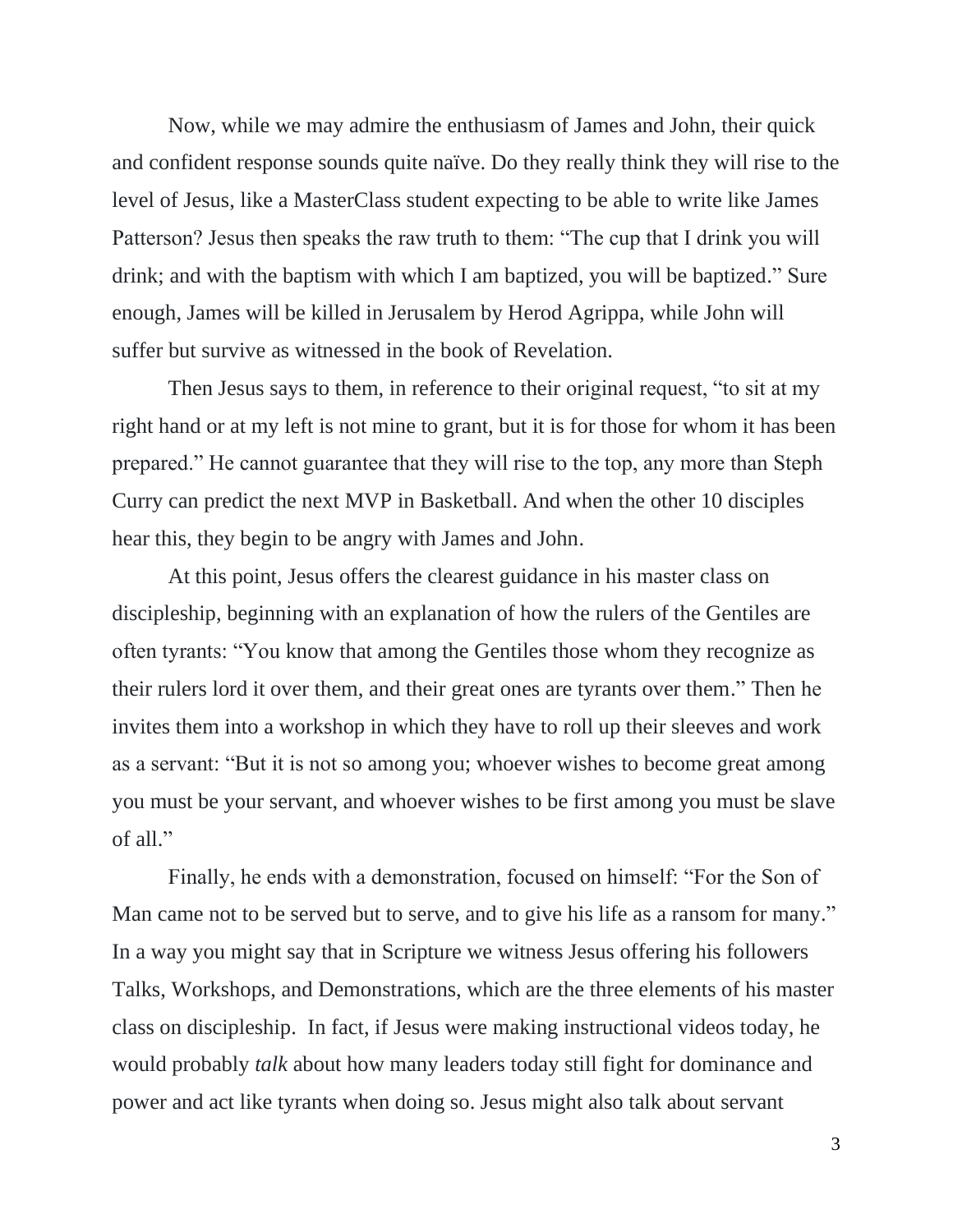leadership, and about how servant leaders put the needs of their people first, helping them to develop as individuals who can do their very best. He might even lift up Abraham Lincoln, Mother Teresa, and Martin Luther King Jr., as examples of servant leaders.

In a sermon based on this Scripture passage from Mark, King said that there is "deep down within all of us an instinct. It's a kind of drum major instinct — a desire to be out front, a desire to lead the parade, a desire to be first." King knew that this was human nature, and he felt it in himself. But he concluded by saying that at his funeral he would like somebody to say that he tried "to give his life serving others … to feed the hungry … to clothe those who were naked … to love and serve humanity. Yes, if you want to say that I was a drum major, say that I was a drum major for justice. Say that I was a drum major for peace. I was a drum major for righteousness. And all of the other shallow things will not matter."

Most certainly I would imagine that Jesus would also invite us into a *workshop* on servant leadership, pushing us to find our greatness in our service to others. One of the key qualities of servant leadership is empathy, which is the ability to see yourself in someone else's shoes. Such a quality is critically important whether you are serving on a church council, mentoring a teenager, serving a hot meal to a homeless woman, or having a conversation with a grieving church member.

Finally, Jesus offers us a *demonstration* of servant leadership through his actions as the Son of Man. He "came not to be served but to serve, and to give his life a ransom for many." Jesus always put others first: Feeding thousands of hungry people, healing the sick, and washing the feet of the disciples. Jesus even allowed himself to be lifted up, not on a high pedestal but on a cross, offering his body and his blood to bring us forgiveness and new life. "He himself bore our sins